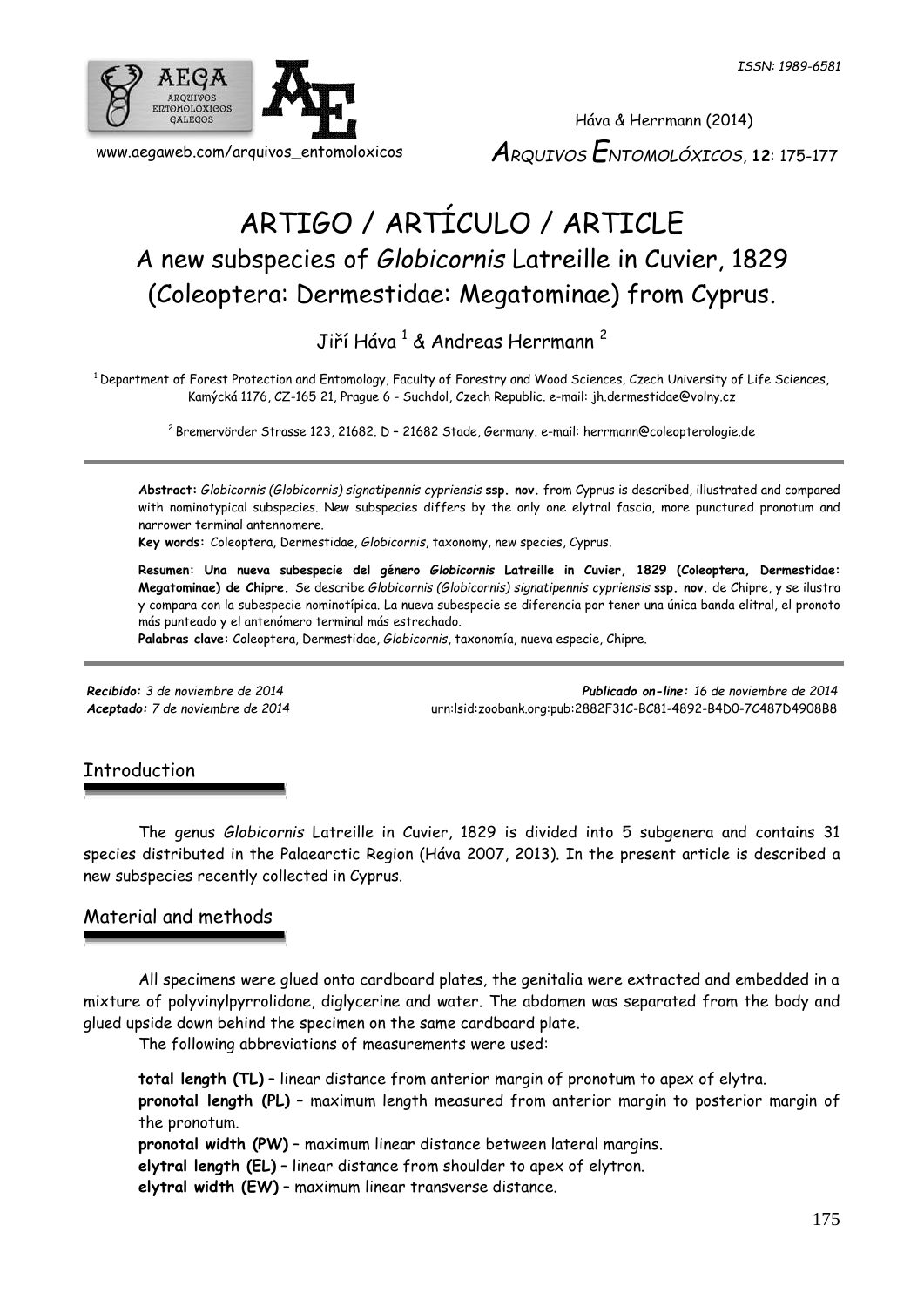Abbreviations of collections:

AHEC: private collection of Andreas Herrmann, Stade, Germany. JHAC: Jiří Háva, Private Entomological Laboratory & Collection, Únětice u Prahy, Prague-west, Czech Republic.

# Description

### *Globicornis (Globicornis) signatipennis cypriensis* **ssp. nov.** (Figs. 1-5)

**Type material.** Holotype (♂): Cyprus, Kourion, Limassol, 27.III.2008, leg. Ziegler, (AHEC). Paratypes, (1♀): Cyprus, Episkopi, Limassol, 3.IV.2008, leg. Ziegler, (AHEC); (1♀): Cyprus, Germasogeia env., NE of Limassol, 1.IV.2000, S. Kadlec lgt., (JHAC). The type specimens are provided each with a red, printed label showing the text: "HOLOTYPUS [respectively PARATYPUS] *Globicornis (Globicornis) signatipennis cypriensis* ssp. nov. J. Háva & A. Herrmann det. 2014".

#### **Description.**

**Male (Fig. 1).** Body measurements in mm: TL 3.0, EW 1.2. Body elongated, dorsal surface black, covered sparsely with bright and dark hairs (Fig. 1). Head black, broader than long, with coarse punctuation. Eyes large with microsetae. Ocellus present on front. Antenna with 11 antennomeres; the last segment of the antennal club very big, the first two antennal segments as well as the segments of the club much darker than those of the shaft (Fig. 3). Cuticula of the elytra black, with a brown fascia running from the shoulder to the suture at the end of the anterior elytral third. This fascia is covered by bright hairs whilst the black parts of the elytra are covered by dark hairs. Genitalia as Fig. 5.

**Female (Fig. 2).** It differs from male by the structure of antennae and the smaller terminal antennomere (Fig. 4).

**Differential diagnosis.** The new subspecies differs from the typical specimens of *Globicornis (Globicornis) signatipennis signatipennis* Pic, 1899 -known from Israel, Jordania, Lebanon and Syria (Háva 2007)-, by the only one elytral fascia, a more coarsely punctured pronotum and the structure of antennae (Fig. 6). In the typical form, the elytra present three fasciae. Terminal antennomere of the new subspecies is narrower (Fig. 3).

**Etymology.** Named after the island where the species occurs.

# References

HÁVA, J. 2007. *Dermestidae*, pp. 57, 298-299. In: LÖBL, I. & SMETANA, A. (eds.): *Catalogue of Palaearctic Coleoptera. Volume 4. Elateroidea, Derodontoidea, Bostrichoidea, Lymexyloidea, Cleroidea and Cucujoidea.* Stenstrup: Apollo Books, 935 pp.

HÁVA, J. 2013. Contribution to the knowledge of the *Globicornis* Latreille, 1829 species (Coleoptera: Dermestidae: Megatominae) from Socotra Island (Yemen). *Arquivos Entomolóxicos* **9**: 73-76.